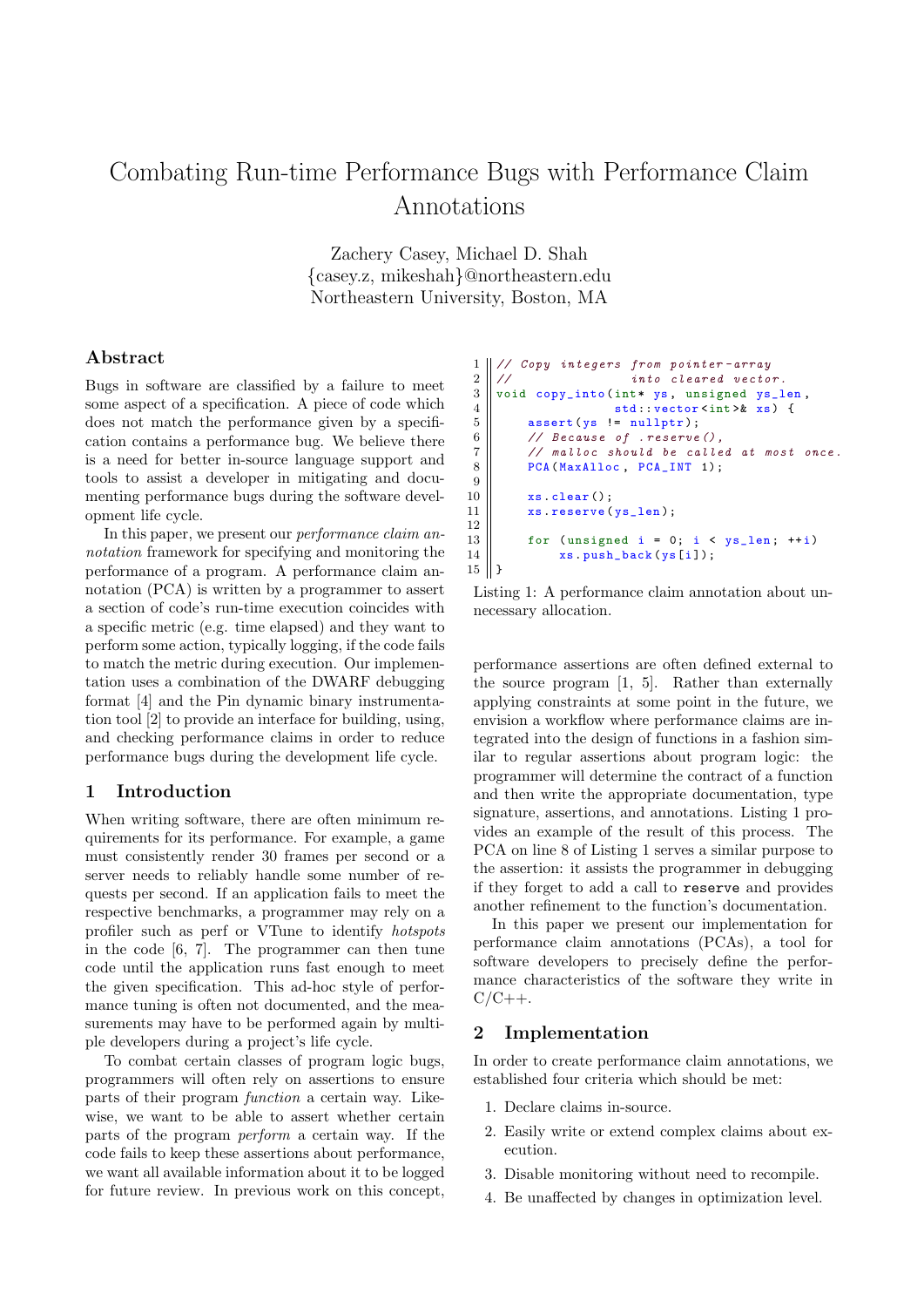Criteria 2, 3, and 4 eliminate the possibility of implementing PCAs as a library in C/C++. Most notably, if the programmer needs to place one or more calls to an external library into functions, there is the possibility of affecting the process of function inlining; furthermore, it would be non-trivial to avoid recompilation to entirely disable monitoring. However, without non-portable extensions to the compiler, it seems difficult to inject the necessary data collection and checking.

## 2.1 Overview

To implement PCAs, we rely on DWARF debugging symbols which can be enabled when invoking any mainstream C/C++ compiler. Regardless of optimization level, debugging symbols record information about both the source and the resulting binary. Although they are typically used by debuggers, we are able to store data about annotations in them. We then rely on a dynamic binary instrumentation tool, in our case Pin, to do the work of monitoring and checking claims instead of injecting instrumentation code earlier in the compilation pipeline.

By utilizing both of these tools, we achieve our four implementation criteria. In-source declarations are created using pre-processor macros in C/C++, and the process is portable to any compiler with support for identifier mangling and outputting DWARF symbols (As an example we wrote a proof of concept for Rust programming language). Since the implementation of claims is written using Pin, claims have full access to instruction level instrumentation and the various other tooling Pin provides. And, finally, the only effect on the binary is the addition of debugging symbols: to disable monitoring, the executable is not run through Pin and, likewise, optimization during compilation remains entirely unaffected.

#### 2.2 Working Example

Returning to the code in Listing [1,](#page-0-0) we can imagine a version of the function which does not call reserve on the vector. Depending on the size of the pointerarray ys and the initial capacity of xs, we may see any number of allocations. We expect to catch this failure with our MaxAlloc PCA.

When compiled, the unhygienic PCA macro expands into a mangled, unused identifier representing the type of claim and the arguments passed to it. Currently, the encoding we use supports integers, as seen on line 8 of Listing [1,](#page-0-0) along with strings and floating-point arguments. In the resulting binary, the unused identifier generated by the macro is stored as debugging information, but has no effect on execution as the compiler can safely remove it.

After compilation, the binary can be used as usual, since the only change is the addition of debugging symbols. However, before we are able to run the program and check the PCAs, it must be passed to a

```
1 unsigned* MaxAlloc_start (const PCA* pca) {<br>2 unsigned* total calls = new(0):
 2 unsigned* total_calls = new (0);<br>
\begin{array}{c} 2 \text{ } \text{ } \text{ } pca->on_function("malloc",
           pca -> on_function ("malloc",
 4 \parallel [] (unsigned * i) {
 \begin{array}{c|cc} 5 & *i & += & 1; \\ 6 & & & \end{array}6 || \, },
 \begin{array}{c} 7 \ 8 \ \end{array} return total_calls;
 \begin{bmatrix} 8 \\ 9 \end{bmatrix} return total_calls;
     9 }
10
11 \parallel void MaxAlloc_end (const PCA* pca,
12 || unsigned* total_calls) {
13 unsigned max_calls = pca->args()[0];<br>14 if (!(*total_calls <= max_calls))
           if (!(*total_calls \le max_calls))15 \parallel pca->log_failure (*total_calls, nax_calls);
                                          max calls):
17 | pca -> clear_on_function ("malloc");
\begin{bmatrix} 18 \\ 19 \end{bmatrix} delete total_calls;
19 }
20
21 void MaxAlloc_inject (const PCA* pca) {<br>22 nca->at start (MaxAlloc_start) :
22 \nvert pca->at_start (MaxAlloc_start);<br>
23 \nvert pca->at_end (MaxAlloc_end);
     pca -> at_end (MaxAlloc\_end);
24 }
25
26 | PCA_CLAIM ({ "MaxAlloc", MaxAlloc_inject});
```


small external utility we have written which scans all DWARF symbols looking for the encoded PCA identifiers. Once one is found, it is decoded and written to a plain-text file along with relevant contextual information which will be needed in Pin in order to instrument the executable. Currently, the contextual information only contains the start and end of the scope surrounding the PCA, this is a detail we will return to in Section [3.1.](#page-2-6)

Finally, in order to run the program and check the annotations, the binary must be passed to Pin at the command-line along with the PCA Pintool and the plain-text file containing the relevant annotations. The PCA Pintool is a shared object containing basic startup code as well as the interface for claim definitions. A new claim can be created by implementing the interface and registering it under a name which will be used by programmers to reference it. Listing [2](#page-1-0) provides an example of using this interface; but, as the implementation relies on details specific to Pin, it is partially abridged with helper methods for the purpose of exposition.

#### 2.3 Checking Claims

When the program is run using Pin and a scope containing a MaxAlloc PCA is executed for the first time, the MaxAlloc\_inject function will be run. The PCA object passed to it contains the details of the annotation and provides access to Pin features. Here, MaxAlloc inject uses Pin to add the hooks MaxAlloc start and MaxAlloc end which will be run whenever execution enters and exits the scope surrounding the annotation, respectively. In our partic